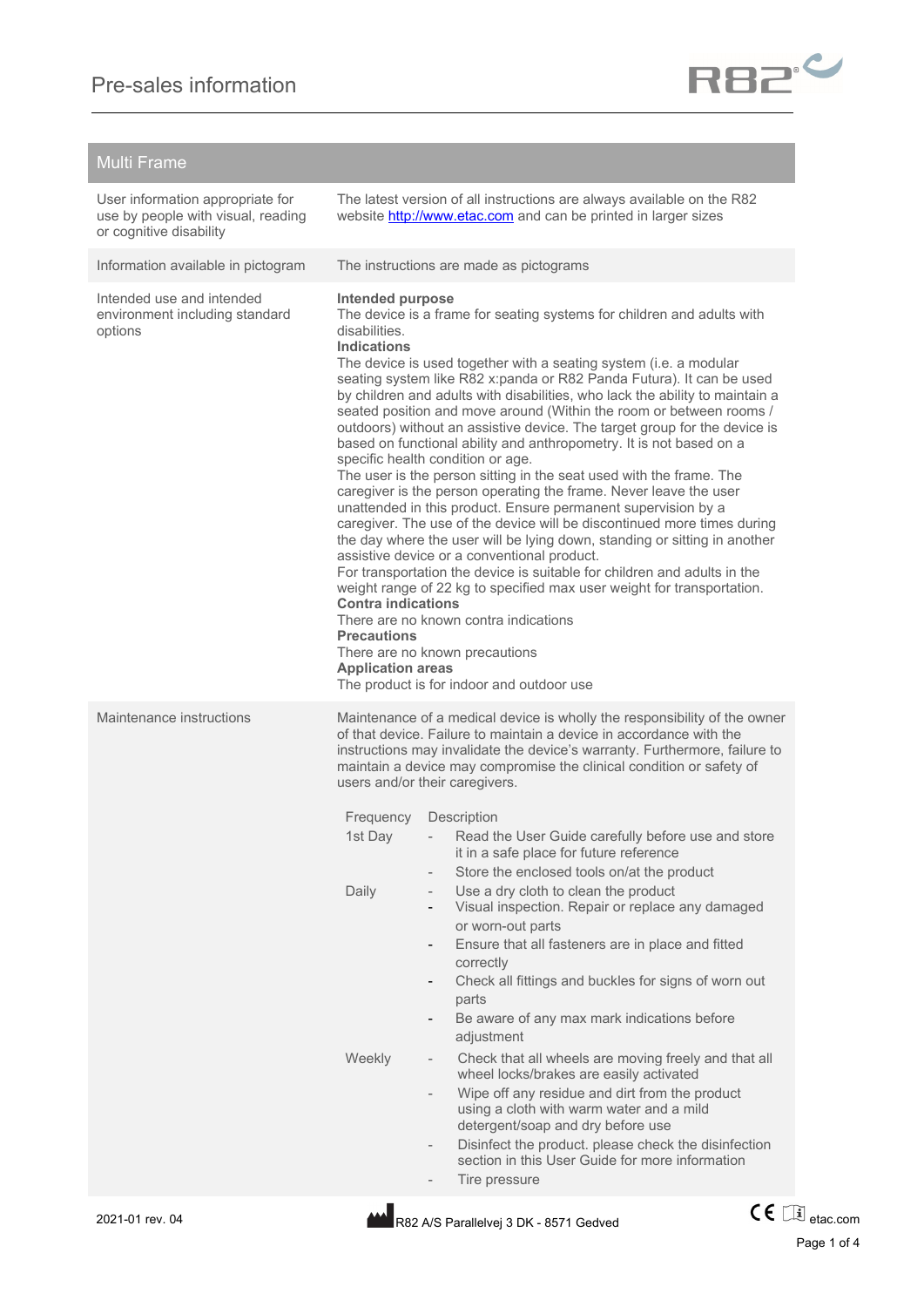

| <b>Multi Frame</b>                         |                                                                                                                                                                                                                                                                                                                                                                      |                                                                                                                                                            |  |
|--------------------------------------------|----------------------------------------------------------------------------------------------------------------------------------------------------------------------------------------------------------------------------------------------------------------------------------------------------------------------------------------------------------------------|------------------------------------------------------------------------------------------------------------------------------------------------------------|--|
|                                            | Monthly<br>a professional lubricant system                                                                                                                                                                                                                                                                                                                           | All nuts and bolt on this product must be checked and<br>tightened to avoid unnecessary failures<br>Oil the swing-away parts. We recommend you use         |  |
|                                            | Annually                                                                                                                                                                                                                                                                                                                                                             | Inspect the frame for cracks or signs for worn-out<br>parts and carry out annual service. Never use a<br>product which appears to be substandard or faulty |  |
| Cleaning description                       | This product can be washed at 60°C using a mild detergent for 15-20<br>minutes in a warewashing washing machine designed for medical<br>devices. Use the machine's drying function to dry the product. Remove<br>all accessories and cushions before washing the main product. Clean<br>the accessories separately. Please allow the product to dry before<br>reuse. |                                                                                                                                                            |  |
| Disinfection description                   | The product without accessories and cushion can be disinfected with a<br>70% disinfectant solution. It is recommended to wipe off any residue and<br>dirt from the product, using a cloth with warm water and a mild<br>detergent/soap without chlorine and let it dry before disinfection.                                                                          |                                                                                                                                                            |  |
| <b>Dimensions</b>                          | http://www.etac.com/ - and go to measurements section<br>Due to variant and settings the wheelchair may become larger than<br>the recommended dimensions                                                                                                                                                                                                             |                                                                                                                                                            |  |
|                                            | <b>Recommended dimensions</b>                                                                                                                                                                                                                                                                                                                                        | <b>Ready for use (mm)</b>                                                                                                                                  |  |
|                                            | <b>Overall length - maximum</b>                                                                                                                                                                                                                                                                                                                                      | 1200                                                                                                                                                       |  |
|                                            | <b>Overall width - maximum</b>                                                                                                                                                                                                                                                                                                                                       | 700                                                                                                                                                        |  |
|                                            | Overall height - maximum                                                                                                                                                                                                                                                                                                                                             | 1200                                                                                                                                                       |  |
|                                            | Turning diameter - maximum                                                                                                                                                                                                                                                                                                                                           | 1000                                                                                                                                                       |  |
|                                            | Pivot width - maximum                                                                                                                                                                                                                                                                                                                                                | 1300<br>30                                                                                                                                                 |  |
|                                            | Ground clearance - minimum                                                                                                                                                                                                                                                                                                                                           |                                                                                                                                                            |  |
| Mass                                       | http://www.etac.com/ - and go to measurements section<br>Mass of test dummy is 100 kg (EN12183)                                                                                                                                                                                                                                                                      |                                                                                                                                                            |  |
| Maximum slope                              | http://www.etac.com/ - and go to measurements section                                                                                                                                                                                                                                                                                                                |                                                                                                                                                            |  |
| Type(s) of tyres                           | $12\frac{1}{2}$ and 22" rear wheels.<br>7" front wheels.<br>Either as solid or pneumatic tyres                                                                                                                                                                                                                                                                       |                                                                                                                                                            |  |
| Used in combination with other<br>products | Can be used in combination with<br>Panda Futura seats<br>$\bullet$<br>Panda Futura 5 seat<br>$\bullet$<br>$\bullet$                                                                                                                                                                                                                                                  | x:panda seat 1S, 1M, 1L, 2S, 2M, 2L, 3S, 3M, 3L, 4S, 4M                                                                                                    |  |
|                                            | General combination scheme available at http://www.etac.com/ - and go<br>to support docments. Frame and seat combinations overview or click<br>here                                                                                                                                                                                                                  |                                                                                                                                                            |  |
| Conformity                                 | The product conforms to standard EN12183 including requirements and<br>test methods for static, impact and fatigue strengths (ISO 7176-8)                                                                                                                                                                                                                            |                                                                                                                                                            |  |
| Resistance to ignition                     | N/A                                                                                                                                                                                                                                                                                                                                                                  |                                                                                                                                                            |  |

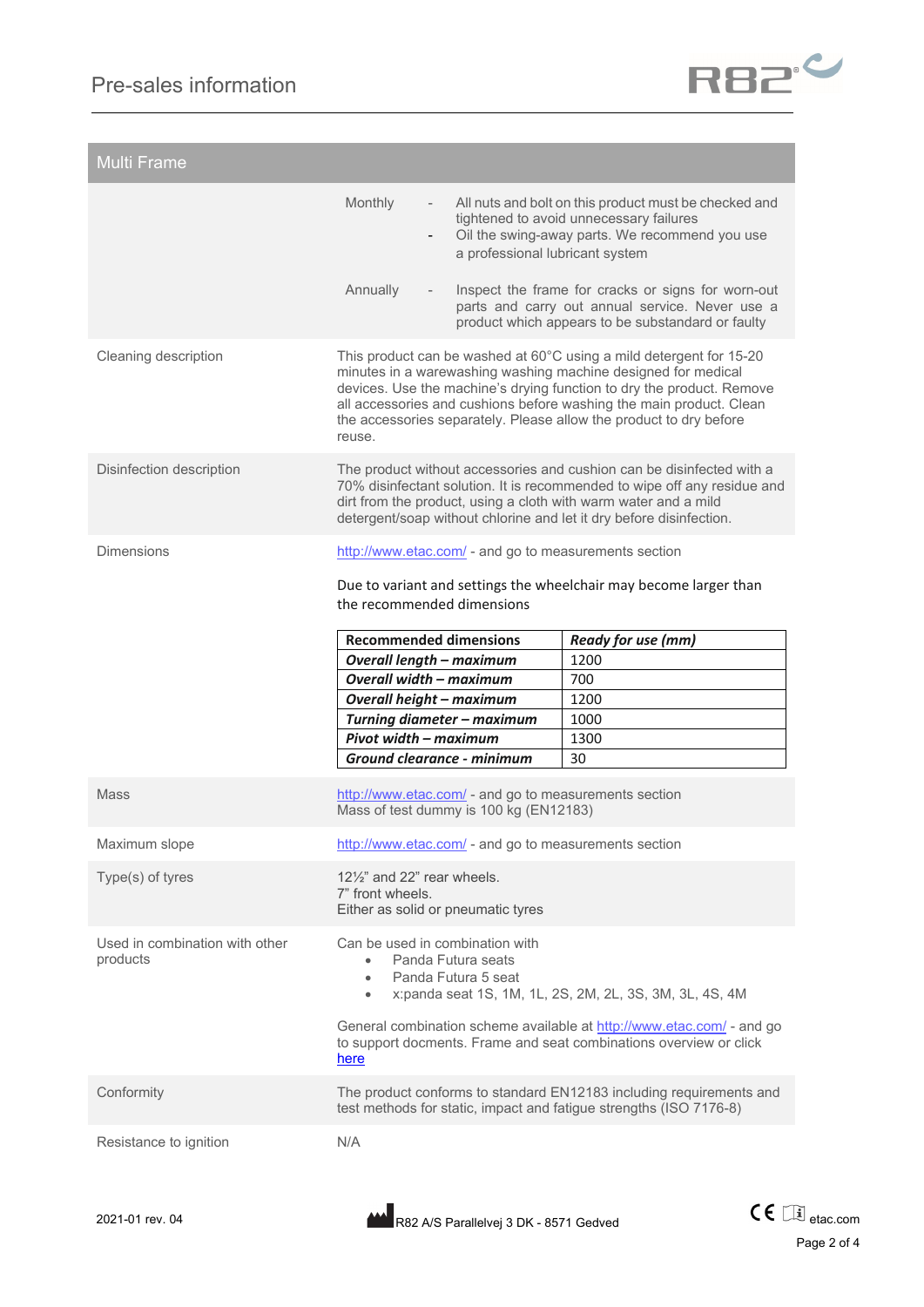

| <b>Multi Frame</b>                                     |                                                                                                                                                                                                                                                                                                                                                                                                                                                                                                                                                                                                                                                                                                                                                                                                                                                                                                                                                                                                                           |
|--------------------------------------------------------|---------------------------------------------------------------------------------------------------------------------------------------------------------------------------------------------------------------------------------------------------------------------------------------------------------------------------------------------------------------------------------------------------------------------------------------------------------------------------------------------------------------------------------------------------------------------------------------------------------------------------------------------------------------------------------------------------------------------------------------------------------------------------------------------------------------------------------------------------------------------------------------------------------------------------------------------------------------------------------------------------------------------------|
| Warning about dangerous<br>combinations                | The CE mark must be removed when:<br>Rebuilding the product<br>$\bullet$<br>Using the product outside the intended purpose and declaration<br>$\bullet$<br>of conformity<br>Using other than original R82 spare parts and fittings<br>$\bullet$<br>When combining the device with other products, the combination must<br>not change the intended purpose of the products or modify the products<br>in such a way that compliance with the applicable requirements may be<br>affected. The person / company responsible for the combination of the<br>products must ensure that the applicable requirements are fulfilled.<br>Applicable requirements examples:<br>Alignment of user weight/mass of the combined seat and base,<br>approval for transportation in vehicles of both products<br>(ISO16840-4 for seat and ISO7176-19 for base)<br>Material safety (biocompatibility, flammability), mechanical<br>$\overline{\phantom{a}}$<br>safety (stability, squeezing hazards, inter connection), electrical<br>safety |
| List of accessories, detachable<br>parts and materials | http://www.etac.com/ - and go to accessories section<br>Removable part without use of tool: wheels, foot support and cushions.<br>The removal will have adverse effect on the wheelchair                                                                                                                                                                                                                                                                                                                                                                                                                                                                                                                                                                                                                                                                                                                                                                                                                                  |
| Programmable controller<br>information                 | N/A                                                                                                                                                                                                                                                                                                                                                                                                                                                                                                                                                                                                                                                                                                                                                                                                                                                                                                                                                                                                                       |
| Operator control adjustments                           | Manual                                                                                                                                                                                                                                                                                                                                                                                                                                                                                                                                                                                                                                                                                                                                                                                                                                                                                                                                                                                                                    |
| Folding and dismantling                                | The push brace on Multi Frame can be folded down and make the frame<br>smaller.<br>1) If mounted, dismount the seat<br>2) Push the buttons on the hand brace and fold the band brace.<br>3) Pull or twist lightly on the strap from behind under the basic frame.<br>The push brace will loosen and can be folded forward over the frame.<br>When folding, please be careful not to squeeze fingers                                                                                                                                                                                                                                                                                                                                                                                                                                                                                                                                                                                                                       |
|                                                        | The Multi Frame complies with ISO 7176-19, for safe transportation in<br>motor vehicles. Detailed information about configurations for frames and<br>seat, max. load/user weight and transportation can be found here<br>The user should transfer to the vehicle seat and use the vehicle-installed<br>restraint system whenever possible.<br>The product must be placed in a forward-facing position, when used as<br>a seat in a motor vehicle. Use an approved 4-point strap-type tiedown                                                                                                                                                                                                                                                                                                                                                                                                                                                                                                                              |
|                                                        | system according to ISO 10542-2.<br>Use an approved 3-point belt according to ISO 10542-1 in the<br>wheelchair. Restraints should not be held away from the body by<br>wheelchair components such as armrests or wheels. It is not enough<br>ONLY to use a hip belt.<br>All accessories must be removed from the wheelchair and secured<br>separately in the vehicle. Accessories which can't be removed, must be<br>secured to the wheelchair but positioned away from the user with<br>energy-absorbing padding placed between the accessories and the<br>user.                                                                                                                                                                                                                                                                                                                                                                                                                                                         |